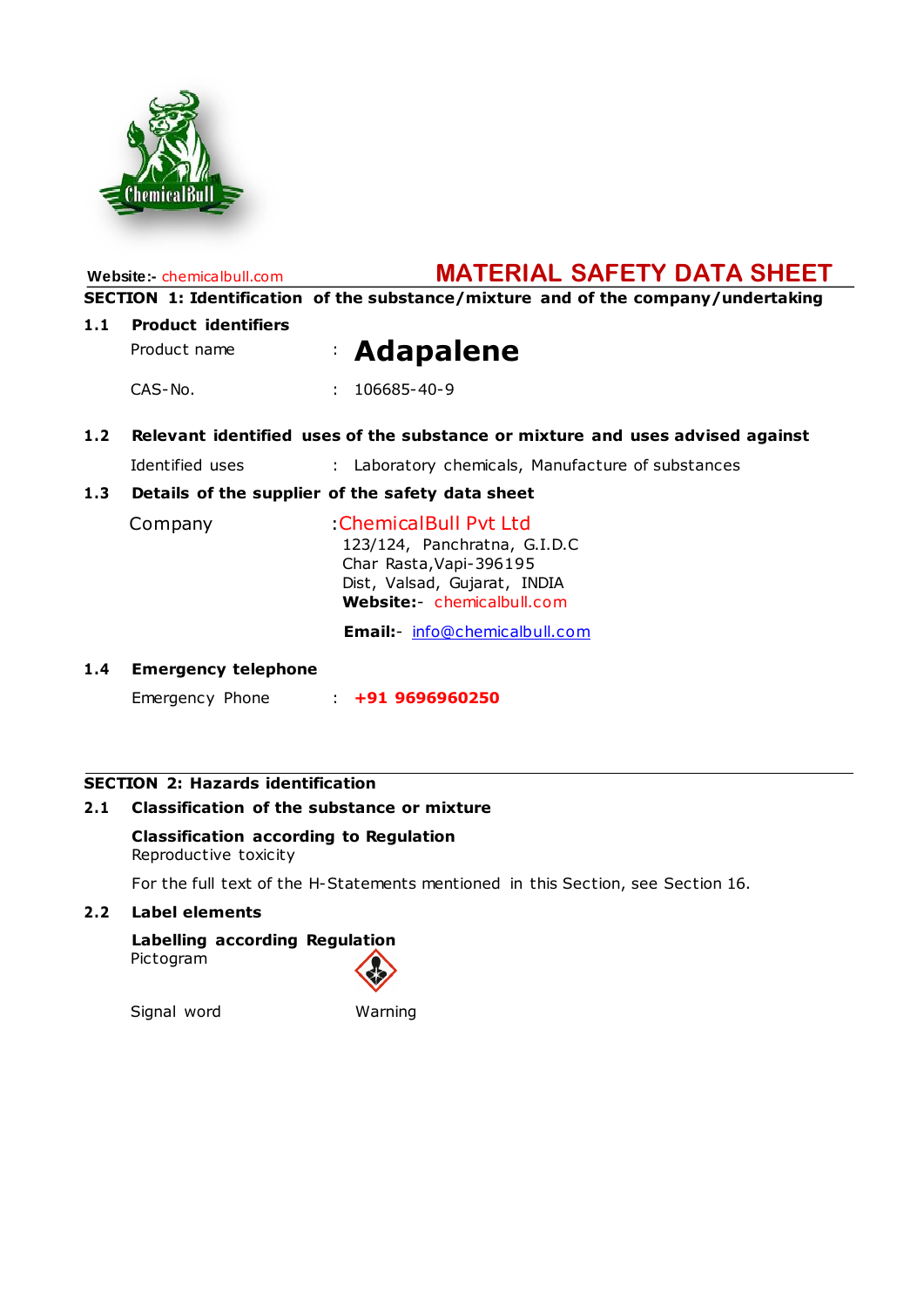| Hazard statement(s)<br>H361d      | Suspected of damaging the unborn child.                                                              |
|-----------------------------------|------------------------------------------------------------------------------------------------------|
| Precautionary statement(s)        |                                                                                                      |
| P <sub>201</sub>                  | Obtain special instructions before use.                                                              |
| P <sub>202</sub>                  | Do not handle until all safety precautions have been read and<br>understood.                         |
| P <sub>280</sub>                  | Wear protective gloves/ protective clothing/ eye protection/ face<br>protection/ hearing protection. |
| $P308 + P313$                     | IF exposed or concerned: Get medical advice/attention.                                               |
| P405                              | Store locked up.                                                                                     |
| P501                              | Dispose of contents/ container to an approved waste disposal<br>plant.                               |
| Supplemental Hazard<br>Statements | none                                                                                                 |

## **2 .3 Other hazards**

This substance/mixture contains no components considered to be either persistent, bioaccumulative and toxic (PBT), or very persistent and very bioaccumulative (vPvB) at levels of 0.1% or higher.

## **SECTION 3: Composition/information on ingredients**

| 3.1 | <b>Substances</b><br>Formula<br>: $C_{28}H_{28}O_{3}$<br>412,52 g/mol<br>Molecular weight<br>÷.<br>106685-40-9<br>CAS-No. |             |                |               |  |  |
|-----|---------------------------------------------------------------------------------------------------------------------------|-------------|----------------|---------------|--|--|
|     | Component                                                                                                                 |             | Classification | Concentration |  |  |
|     | <b>Adapalene</b>                                                                                                          |             |                |               |  |  |
|     | CAS-No.                                                                                                                   | 106685-40-9 | Repr. 2; H361d | $\leq$ 100 %  |  |  |

For the full text of the H-Statements mentioned in this Section, see Section 16.

## **SECTION 4: First aid measures**

## **4 .1 Description of first-aid measures**

#### **General advice**

Show this material safety data sheet to the doctor in attendance.

#### **If inhaled**

After inhalation: fresh air. Call in physician.

#### **In case of skin contact**

In case of skin contact: Take off immediately all contaminated clothing. Rinse skin with water/ shower. Consult a physician.

#### **In case of eye contact**

After eye contact: rinse out with plenty of water. Call in ophthalmologist. Remove contact lenses.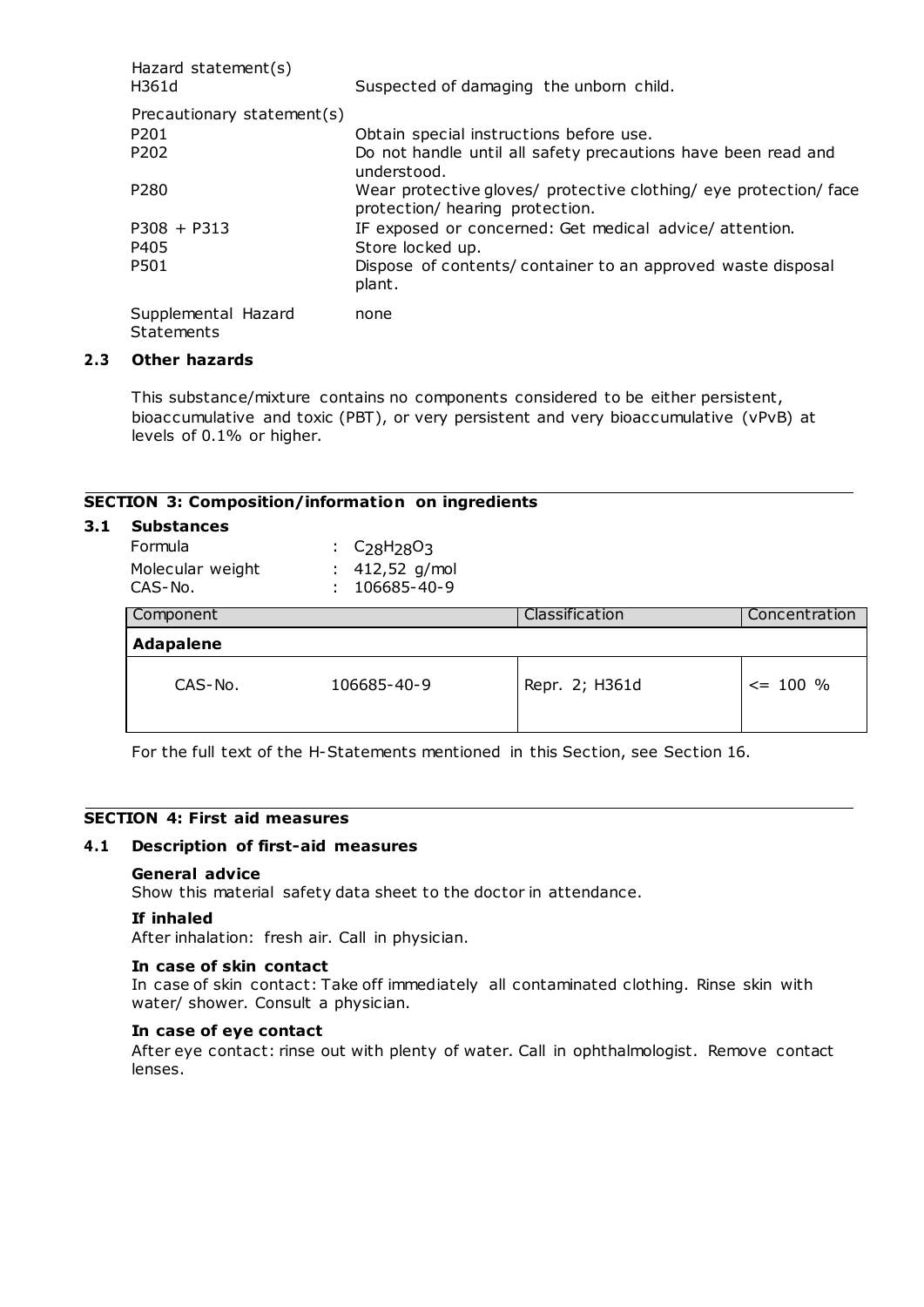## **If swallowed**

After swallowing: immediately make victim drink water (two glasses at most). Consult a physician.

- **4 .2 Most important symptoms and effects, both acute and delayed** The most important known symptoms and effects are described in the labelling (see section 2.2) and/or in section 11
- **4 .3 Indication of any immediate medical attention and special treatment needed** No data available

## **SECTION 5: Firefighting measures**

#### **5 .1 Extinguishing media**

**Suitable extinguishing media** Water Foam Carbon dioxide (CO2) Dry powder

## **Unsuitable extinguishing media**

For this substance/mixture no limitations of extinguishing agents are given.

## **5 .2 Special hazards arising from the substance or mixture**

Carbon oxides Combustible.

Development of hazardous combustion gases or vapours possible in the event of fire.

#### **5 .3 Advice for firefighters**

Stay in danger area only with self-contained breathing apparatus. Prevent skin contact by keeping a safe distance or by wearing suitable protective clothing.

#### **5 .4 Further information**

Prevent fire extinguishing water from contaminating surface water or the ground water system.

#### **SECTION 6: Accidental release measures**

#### **6 .1 Personal precautions, protective equipment and emergency procedures**

Advice for non-emergency personnel: Avoid inhalation of dusts. Avoid substance contact. Ensure adequate ventilation. Evacuate the danger area, observe emergency procedures, consult an expert.

For personal protection see section 8.

**6 .2 Environmental precautions** Do not let product enter drains.

## **6 .3 Methods and materials for containment and cleaning up**

Cover drains. Collect, bind, and pump off spills. Observe possible material restrictions (see sections 7 and 10). Take up dry. Dispose of properly. Clean up affected area. Avoid generation of dusts.

**6 .4 Reference to other sections** For disposal see section 13.

## **SECTION 7: Handling and storage**

**7 .1 Precautions for safe handling** For precautions see section 2.2.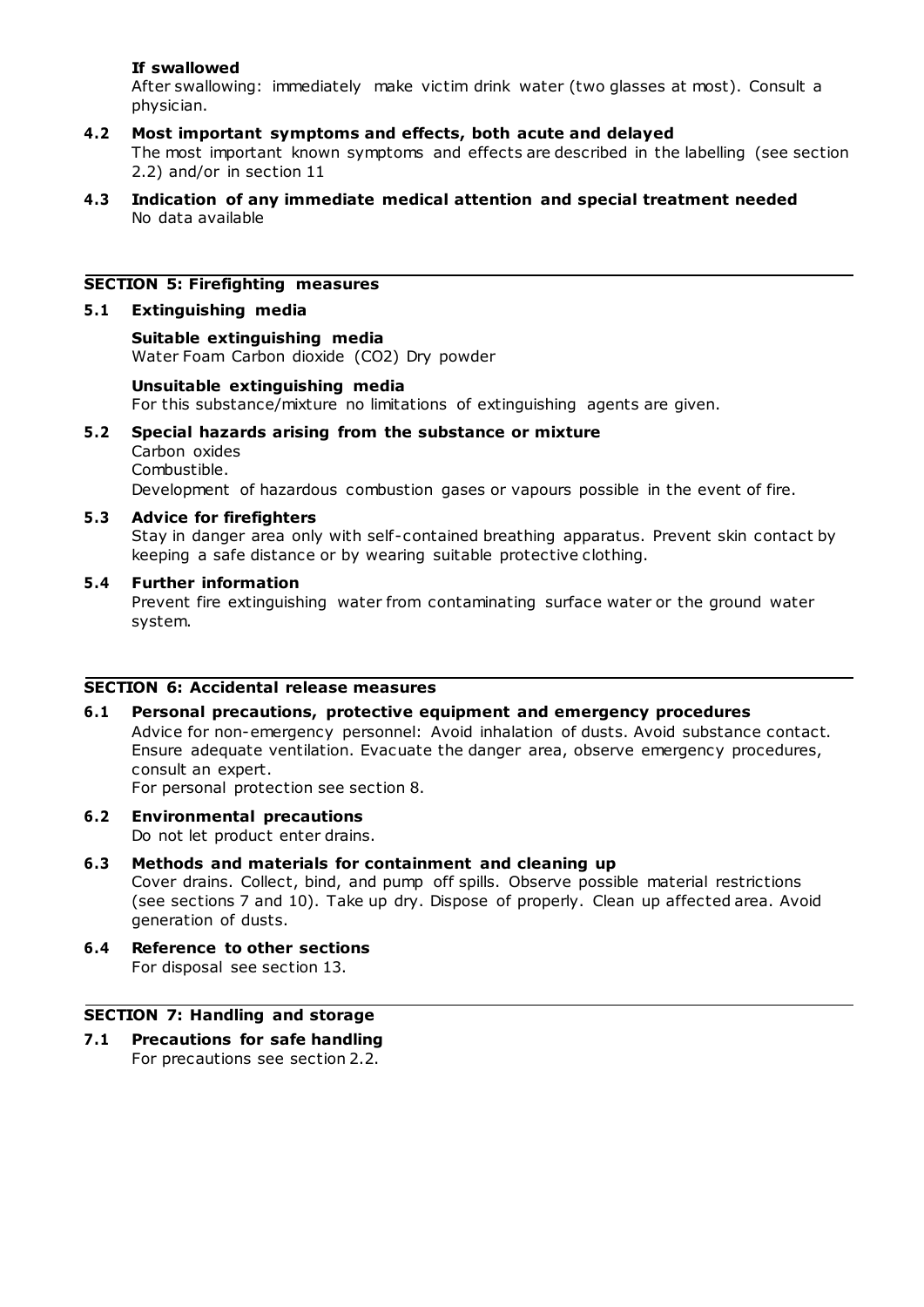## **7 .2 Conditions for safe storage, including any incompatibilities**

#### **Storage conditions**

Tightly closed. Dry. Keep locked up or in an area accessible only to qualified or authorized persons.

#### **Storage stability**

Recommended storage temperature  $2 - 8 °C$ 

#### **7 .3 Specific end use(s)**

Apart from the uses mentioned in section 1.2 no other specific uses are stipulated

## **SECTION 8: Exposure controls/personal protection**

#### **8 .1 Control parameters**

## **Ingredients with workplace control parameters**

#### **8 .2 Exposure controls**

#### **Personal protective equipment**

#### **Eye/face protection**

Use equipment for eye protection tested and approved under appropriate government standards such as Safety glasses

#### **Skin protection**

This recommendation applies only to the product stated in the safety data sheet, supplied by us and for the designated use. When dissolving in or mixing with other substances and under conditions deviating from those stated in please contact the supplier of approved gloves

Full contact Material: Nitrile rubber Minimum layer thickness: 0,11 mm

## **Body Protection**

protective clothing

## **Respiratory protection**

required when dusts are generated.

Our recommendations on filtering respiratory protection are based on the following standards and other accompanying standards relating to the used respiratory protection system.

The entrepeneur has to ensure that maintenance, cleaning and testing of respiratory protective devices are carried out according to the instructions of the producer. These measures have to be properly documented.

## **Control of environmental exposure**

Do not let product enter drains.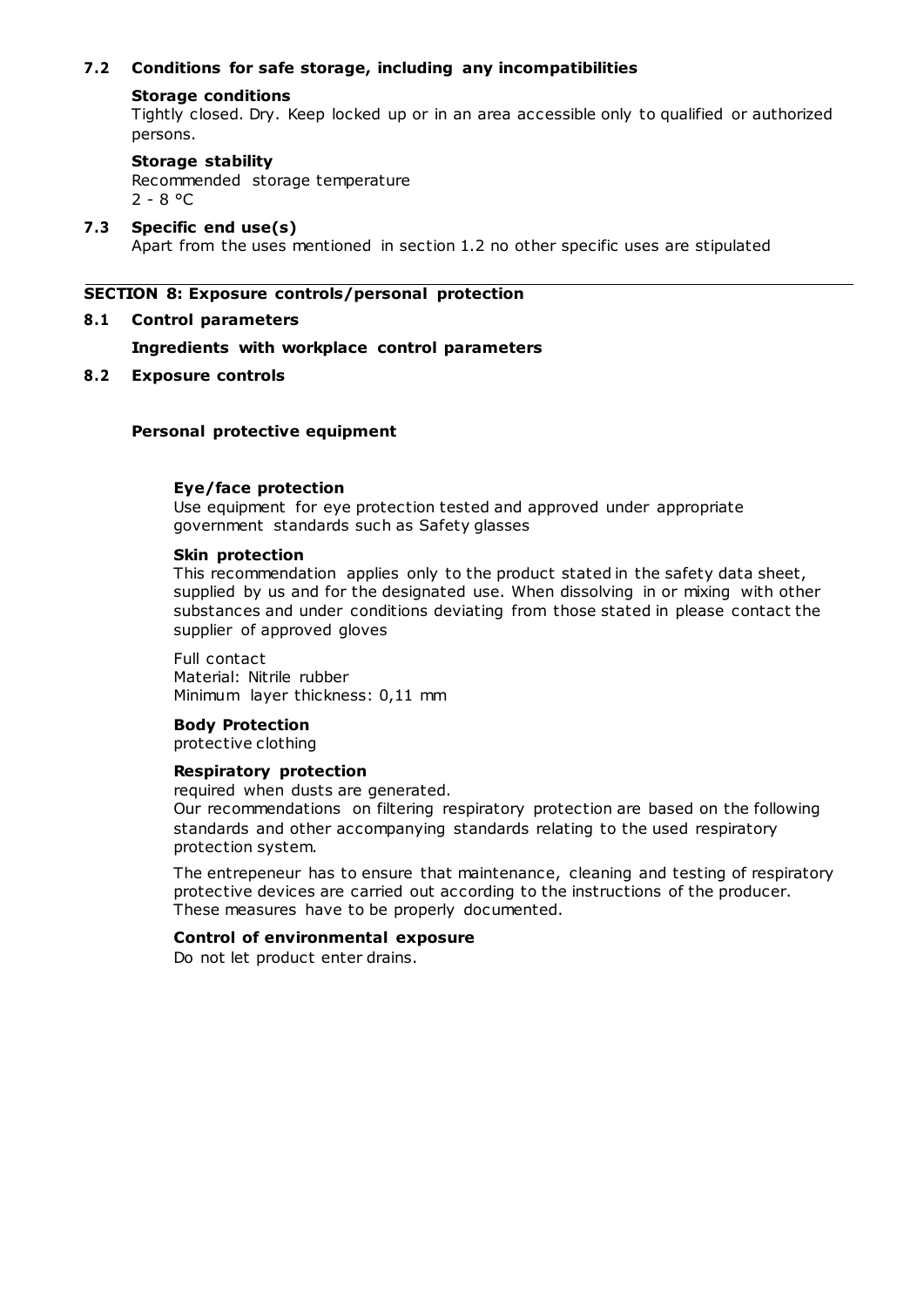## **SECTION 9: Physical and chemical properties**

## **9 .1 Information on basic physical and chemical properties**

| a)            | Appearance                                         | Form: powder<br>Color: white      |
|---------------|----------------------------------------------------|-----------------------------------|
| b)            | Odor                                               | No data available                 |
| $\mathsf{c})$ | Odor Threshold                                     | No data available                 |
| d)            | pH                                                 | No data available                 |
| e)            | Melting<br>point/freezing point                    | Melting point/range: 319 - 322 °C |
| f)            | Initial boiling point<br>and boiling range         | No data available                 |
| g)            | Flash point                                        | Not applicable                    |
| h)            | Evaporation rate                                   | No data available                 |
| i)            | Flammability (solid,<br>gas)                       | No data available                 |
| j)            | Upper/lower<br>flammability or<br>explosive limits | No data available                 |
| k)            | Vapor pressure                                     | No data available                 |
| $\vert$ )     | Vapor density                                      | No data available                 |
| m)            | Relative density                                   | No data available                 |
| n)            | Water solubility                                   | No data available                 |
| $\circ$ )     | Partition coefficient:<br>n-octanol/water          | No data available                 |
| p)            | Autoignition<br>temperature                        | No data available                 |
| q)            | Decomposition<br>temperature                       | No data available                 |
| r).           | Viscositv                                          | Viscosity kinematic: No data avai |

- r ) Viscosity Viscosity, kinematic: No data available Viscosity, dynamic: No data available s) Explosive properties No data available t) Oxidizing properties No data available
- **9 .2 Other safety information** No data available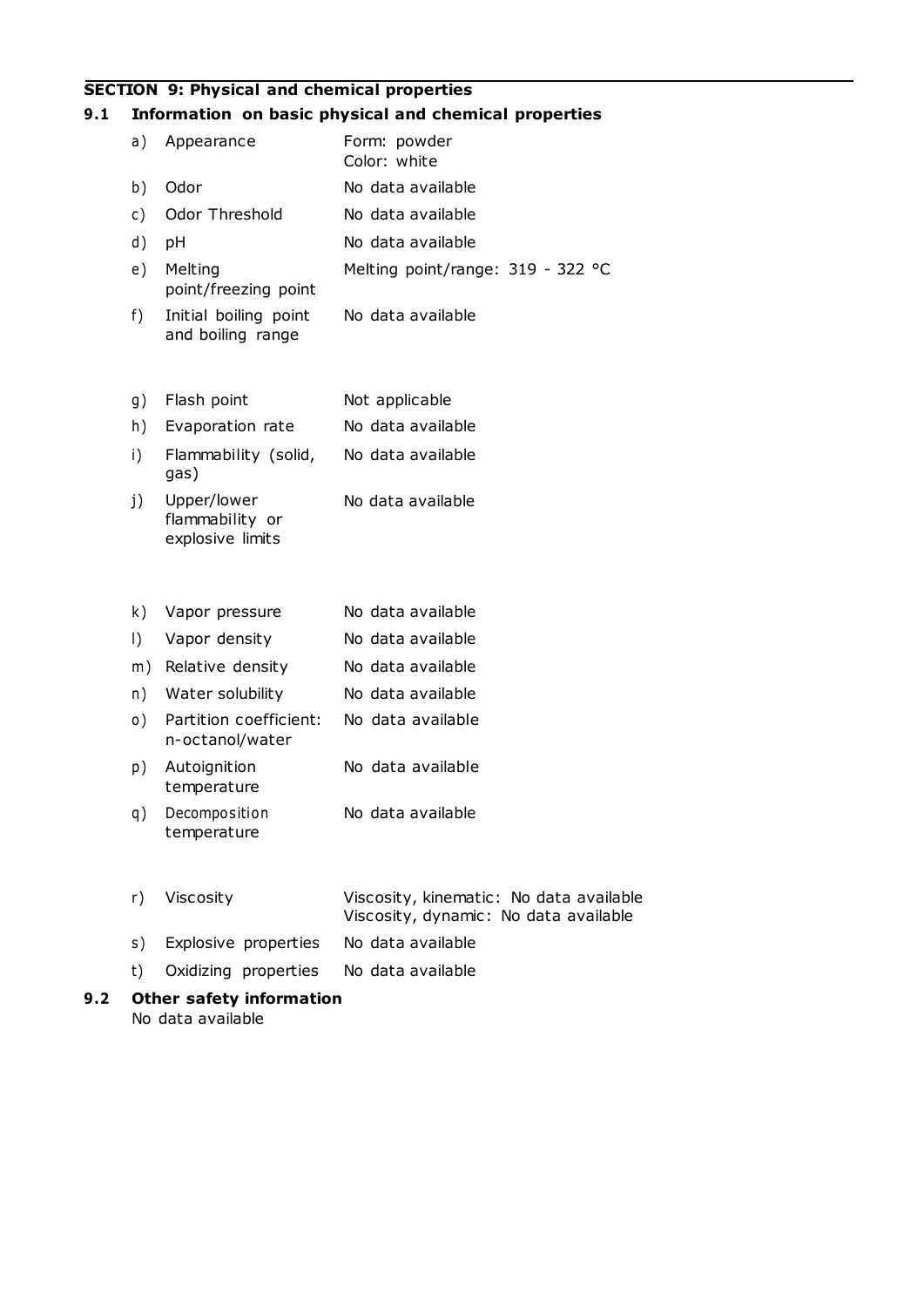## **SECTION 10: Stability and reactivity**

## **10 .1 Reactivity**

The following applies in general to flammable organic substances and mixtures: in correspondingly fine distribution, when whirled up a dust explosion potential may generally be assumed.

- **10 .2 Chemical stability** The product is chemically stable under standard ambient conditions (room temperature) .
- **10 .3 Possibility of hazardous reactions** No data available
- **10 .4 Conditions to avoid** no information available
- **10 .5 Incompatible materials** Strong oxidizing agents
- **10 .6 Hazardous decomposition products** In the event of fire: see section 5

## **SECTION 11: Toxicological information**

#### **11 .1 Information on toxicological effects**

#### **Acute toxicity**

LD50 Oral - Rat - > 5.000 mg/kg Remarks: (External MSDS) Inhalation: No data available Dermal: No data available

**Skin corrosion/irritation** No data available

**Serious eye damage/eye irritation** No data available

**Respiratory or skin sensitization** No data available

**Germ cell mutagenicity** No data available

**Carcinogenicity** No data available

**Reproductive toxicity** Suspected of damaging the unborn child.

**Specific target organ toxicity - single exposure** No data available

**Specific target organ toxicity - repeated exposure** No data available

**Aspiration hazard** No data available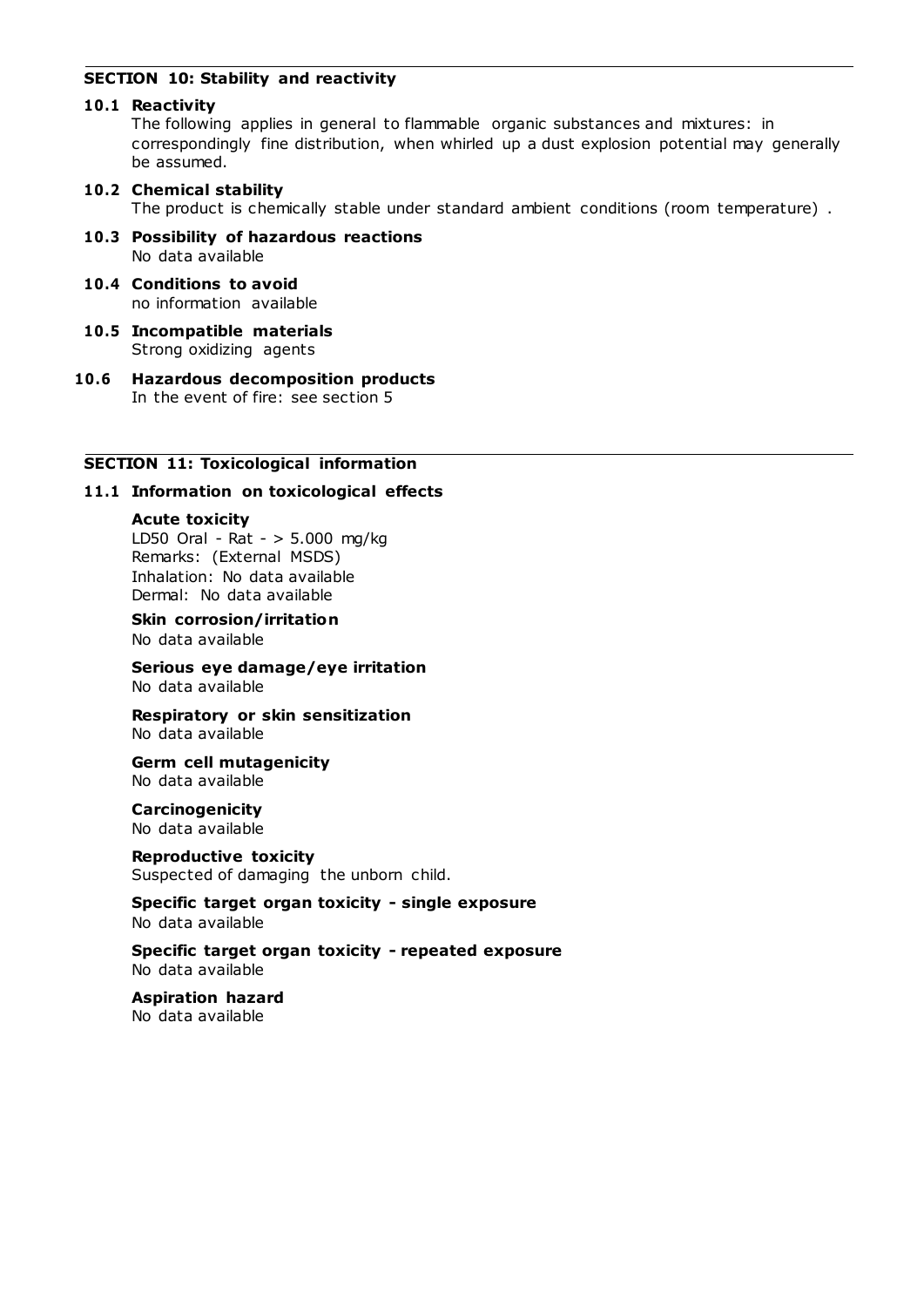### **11 .2 Additional Information**

To the best of our knowledge, the chemical, physical, and toxicological properties have not been thoroughly investigated.

## **SECTION 12: Ecological information**

## **12 .1 Toxicity**

No data available

- **12 .2 Persistence and degradability** No data available
- **12 .3 Bioaccumulative potential** No data available
- **12 .4 Mobility in soil** No data available

## **12 .5 Results of PBT and vPvB assessment**

This substance/mixture contains no components considered to be either persistent, bioaccumulative and toxic (PBT), or very persistent and very bioaccumulative (vPvB) at levels of 0.1% or higher.

## **12 .6 Other adverse effects**

No data available

## **SECTION 13: Disposal considerations**

## **13.1 Waste treatment methods**

#### **Product**

See for processes regarding the return of chemicals andcontainers, or contact us there if you have further questions.

| <b>SECTION 14: Transport information</b> |                                    |                                                                                                            |           |                           |           |  |  |
|------------------------------------------|------------------------------------|------------------------------------------------------------------------------------------------------------|-----------|---------------------------|-----------|--|--|
|                                          | 14.1 UN number<br>ADR/RID: -       |                                                                                                            | $IMDG: -$ |                           | $IATA: -$ |  |  |
|                                          | IMDG:<br>IATA:                     | 14.2 UN proper shipping name<br>ADR/RID: Not dangerous goods<br>Not dangerous goods<br>Not dangerous goods |           |                           |           |  |  |
|                                          | ADR/RID: -                         | 14.3 Transport hazard class(es)                                                                            | $IMDG: -$ |                           | $IATA: -$ |  |  |
|                                          | 14.4 Packaging group<br>ADR/RID: - |                                                                                                            | $IMDG: -$ |                           | $IATA: -$ |  |  |
|                                          | ADR/RID: no                        | 14.5 Environmental hazards                                                                                 |           | IMDG Marine pollutant: no | IATA: no  |  |  |
|                                          |                                    | 14.6 Special precautions for user                                                                          |           |                           |           |  |  |

**Further information**